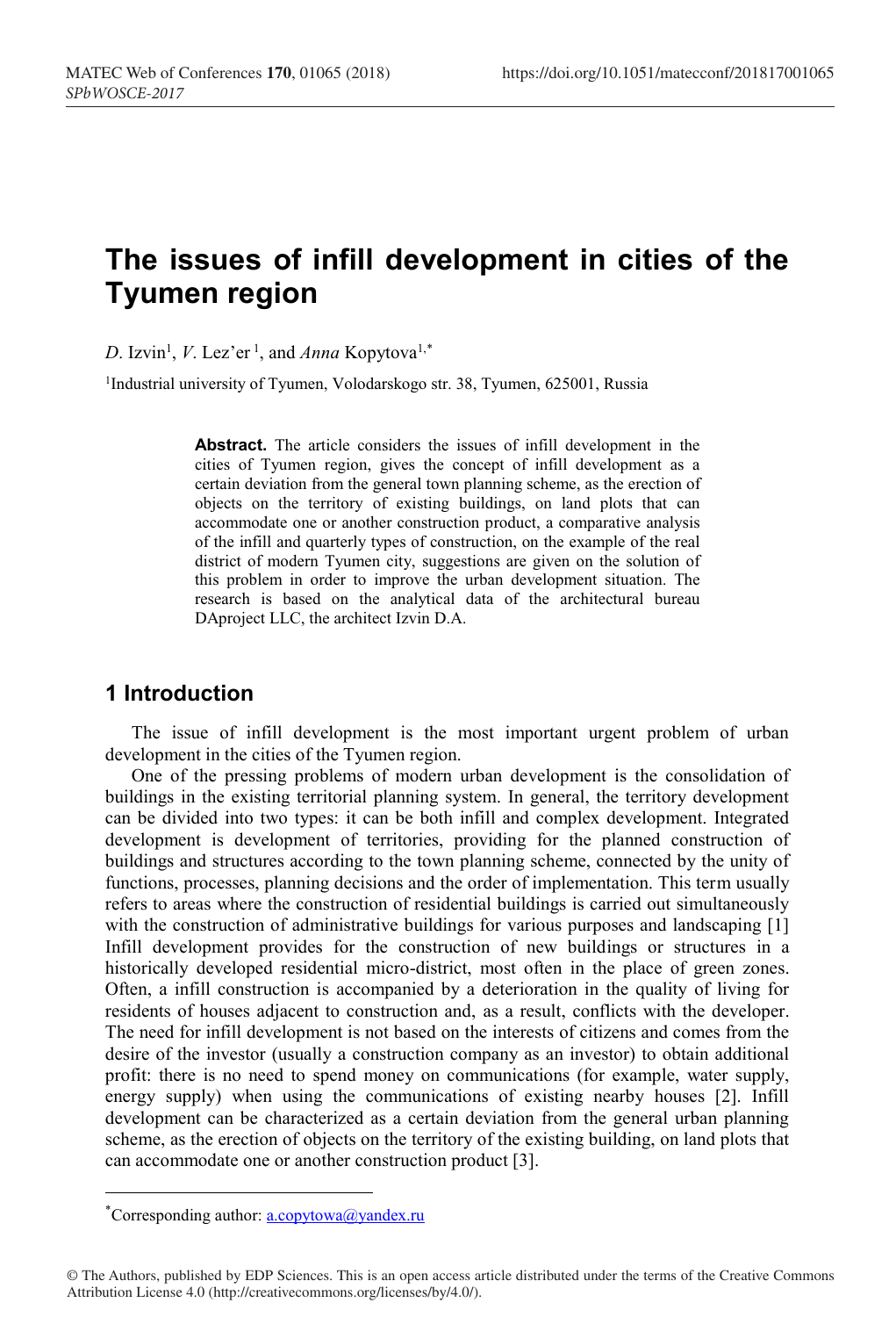The purpose of this article is to specify the problem of infill development using the example of the existing district in the city of Tyumen, perform a comparative analysis of the infill and quarterly type of development, and provide suggestions for solving the problem. The research is based on analytical data of the architectural bureau DAproject LLC, architect Izvin D.A.

The authors have used for the study methods of statistical data processing, comparative analysis of town-planning situation, comparative-descriptive method of architectural solutions. The study is based on the example of the existing territory in the city of Tyumen, by comparing two variants of development of the territory: 1. variant with infill development, 2. variant with a quarter building. The given territory is formed by cadastral sites: 72: 23: 0220001: 217; 2: 23: 0220001: 216; 72: 23: 0220001: 232.

Total area: Stotal=84 239 m2



**Fig. 1.** Situational scheme of territory.

The accepted volumetric-spatial and architectural-artistic solutions correspond to the following parameters: the functional purpose of the object; requirements of comfort for living; requirements of the architectural and planning task; preliminary coordination of decisions on the general plan, regarding compliance with the parameters of the capital construction project allowed for construction.

Space-spatial, architectural and artistic solutions, as well as solutions for finishing the premises are designed in accordance with the current standards and guidelines: - SP 1.13130.2009 "Fire protection systems. Evacuation routes and exits; - SP 4.13130.2009 "Fire protection systems. Requirements for space-planning and constructive solutions "; - SP 54.13330.2011 "Multi-apartment residential buildings"; - SP 59.13330.2011 "Accessibility of buildings and structures for low-mobility groups of the population"; - "Rules for the Arrangement and Safe Operation of Elevators"; - SP 60.13330.2011 "Heating, ventilation and air conditioning"; - SP 52.13330.2011 "Natural and artificial lighting"; - SNiP 2.04.01-85 "Internal water supply and sewerage of buildings".

The construction parameters are set for land plots with cadastral numbers: 72: 23: 0220001: 217; 2: 23: 0220001: 216; 72: 23: 0220001: 232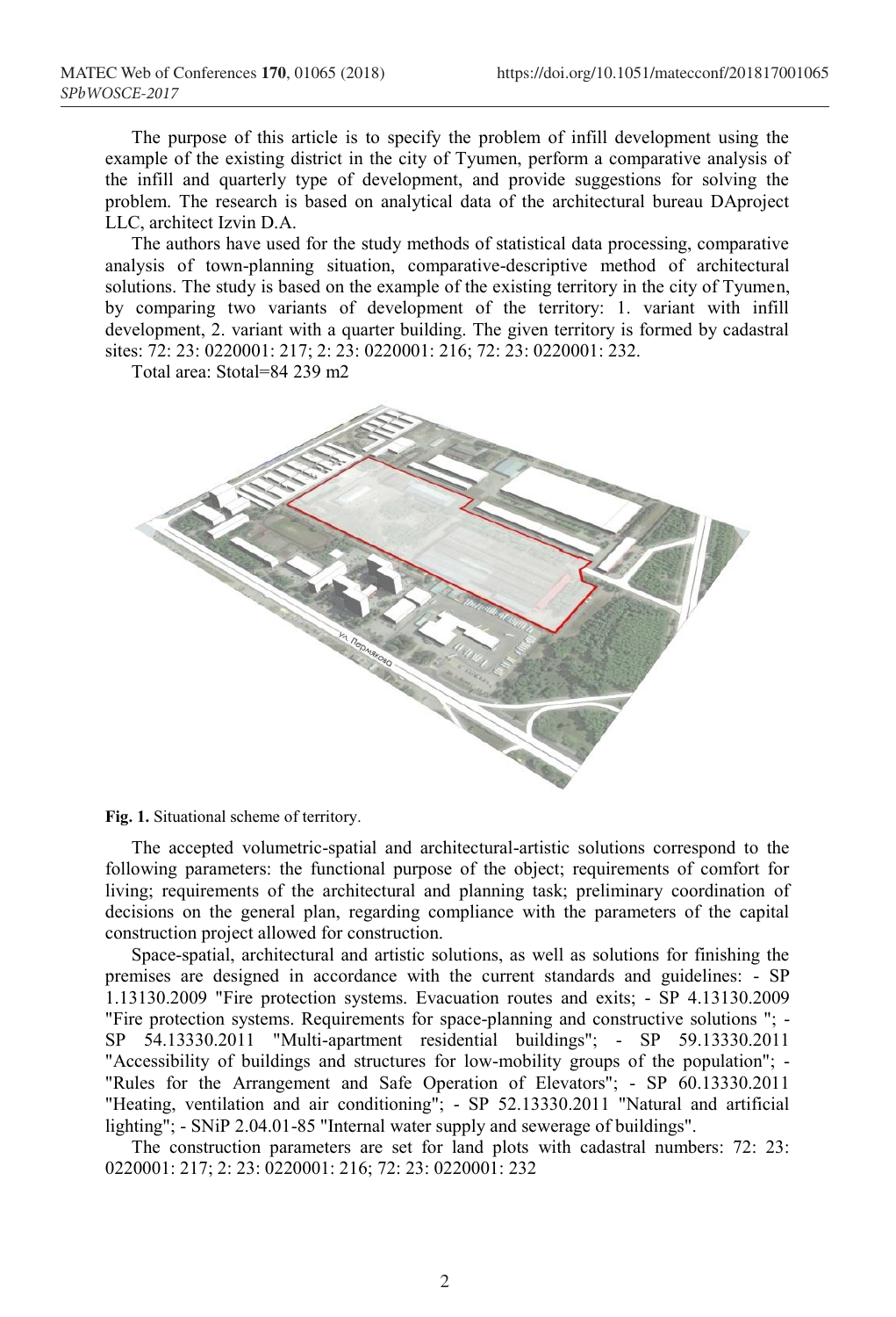| permissible construction, reconstruction of objects of capital<br>use<br>construction<br>1. To accommodate multi-<br>The minimum width of the land plot is 30 m.<br>storey residential buildings<br>The minimum land area is 6500 square meters.<br>The minimum distance from the boundaries of the land plot is 3 m.<br>The maximum number of floors is 25.<br>The maximum percentage of development within the boundaries of<br>the land plot is 32.6.<br>2. For accommodation of<br>The minimum width of the land plot is 30 m.<br>public-residential<br>The minimum land area is 6500 square meters.<br>The minimum distance from the boundaries of the land plot is 3 m.<br>complexes<br>The maximum number of floors is 25.<br>The maximum percentage of development within the boundaries of<br>the land plot is 32.6.<br>The maximum percentage of development within the boundaries of<br>3. For placement of<br>educational facilities<br>the land plot is 65.0.<br>The minimum distance from the boundaries of the land plot is 0 m.<br>The minimum distance from the boundaries of the land plot is 3 m.<br>4. For placement of social<br>services for the population,<br>The maximum number of floors is 5.<br>for which no establishment<br>The maximum percentage of development within the boundaries of<br>of sanitary protection<br>the land plot is 50.0.<br>zones is required<br>5. For placement of health<br>The minimum width of the land plot is 20 m.<br>facilities that are permitted<br>The minimum area of the land plot is 1000 square meters. m.<br>to be placed in accordance<br>The minimum distance from the boundaries of the land plot is 3 m.<br>with the requirements of<br>The maximum percentage of development within the boundaries of<br>the sanitary legislation of<br>the land plot is $50,0$ .<br>the Russian Federation<br>The minimum width of the land plot is 20 m.<br>6. For placement sports<br>facilities for which there is<br>The minimum area of the land plot is 1000 square meters.<br>no need to establish<br>The minimum distance from the boundaries of the land plot is 3 m.<br>The maximum number of floors is 4.<br>sanitary protection zones<br>The maximum percentage of development within the boundaries of<br>the land plot is $60,0$ .<br>7. For placement of<br>The minimum width of the land plot is 2 m.<br>engineering and technical<br>The minimum area of the land plot is 4 square meters.<br>The minimum distance from the boundaries of the land plot is 0 m.<br>support facilities for<br>buildings and structures<br>The maximum number of floors is 2.<br>that are permissible for<br>The maximum percentage of development within the boundaries of<br>placement in accordance<br>the land plot is 100,0.<br>with the requirements of<br>the sanitary legislation of<br>the Russian Federation<br>8. For accommodation of<br>The minimum land area is 600 square meters.<br>The minimum distance from the boundaries of the land plot is 3 m.<br>objects of a motor<br>The maximum number of floors is 9.<br>transport storage,<br>admissible to placing<br>The maximum percentage of development within the boundaries of<br>according to requirements<br>the land plot is $85,0$ .<br>of the sanitary legislation |                           |                                                            |
|-------------------------------------------------------------------------------------------------------------------------------------------------------------------------------------------------------------------------------------------------------------------------------------------------------------------------------------------------------------------------------------------------------------------------------------------------------------------------------------------------------------------------------------------------------------------------------------------------------------------------------------------------------------------------------------------------------------------------------------------------------------------------------------------------------------------------------------------------------------------------------------------------------------------------------------------------------------------------------------------------------------------------------------------------------------------------------------------------------------------------------------------------------------------------------------------------------------------------------------------------------------------------------------------------------------------------------------------------------------------------------------------------------------------------------------------------------------------------------------------------------------------------------------------------------------------------------------------------------------------------------------------------------------------------------------------------------------------------------------------------------------------------------------------------------------------------------------------------------------------------------------------------------------------------------------------------------------------------------------------------------------------------------------------------------------------------------------------------------------------------------------------------------------------------------------------------------------------------------------------------------------------------------------------------------------------------------------------------------------------------------------------------------------------------------------------------------------------------------------------------------------------------------------------------------------------------------------------------------------------------------------------------------------------------------------------------------------------------------------------------------------------------------------------------------------------------------------------------------------------------------------------------------------------------------------------------------------------------------------------------------------------------------------------------------------------------------------------------------------------------------------------------------------------------------------------------------------------------------------------------------------------------------------------------------|---------------------------|------------------------------------------------------------|
|                                                                                                                                                                                                                                                                                                                                                                                                                                                                                                                                                                                                                                                                                                                                                                                                                                                                                                                                                                                                                                                                                                                                                                                                                                                                                                                                                                                                                                                                                                                                                                                                                                                                                                                                                                                                                                                                                                                                                                                                                                                                                                                                                                                                                                                                                                                                                                                                                                                                                                                                                                                                                                                                                                                                                                                                                                                                                                                                                                                                                                                                                                                                                                                                                                                                                                       | Main kinds of permitted   | Limited dimensions of land plots and limited parameters of |
|                                                                                                                                                                                                                                                                                                                                                                                                                                                                                                                                                                                                                                                                                                                                                                                                                                                                                                                                                                                                                                                                                                                                                                                                                                                                                                                                                                                                                                                                                                                                                                                                                                                                                                                                                                                                                                                                                                                                                                                                                                                                                                                                                                                                                                                                                                                                                                                                                                                                                                                                                                                                                                                                                                                                                                                                                                                                                                                                                                                                                                                                                                                                                                                                                                                                                                       |                           |                                                            |
|                                                                                                                                                                                                                                                                                                                                                                                                                                                                                                                                                                                                                                                                                                                                                                                                                                                                                                                                                                                                                                                                                                                                                                                                                                                                                                                                                                                                                                                                                                                                                                                                                                                                                                                                                                                                                                                                                                                                                                                                                                                                                                                                                                                                                                                                                                                                                                                                                                                                                                                                                                                                                                                                                                                                                                                                                                                                                                                                                                                                                                                                                                                                                                                                                                                                                                       |                           |                                                            |
|                                                                                                                                                                                                                                                                                                                                                                                                                                                                                                                                                                                                                                                                                                                                                                                                                                                                                                                                                                                                                                                                                                                                                                                                                                                                                                                                                                                                                                                                                                                                                                                                                                                                                                                                                                                                                                                                                                                                                                                                                                                                                                                                                                                                                                                                                                                                                                                                                                                                                                                                                                                                                                                                                                                                                                                                                                                                                                                                                                                                                                                                                                                                                                                                                                                                                                       |                           |                                                            |
|                                                                                                                                                                                                                                                                                                                                                                                                                                                                                                                                                                                                                                                                                                                                                                                                                                                                                                                                                                                                                                                                                                                                                                                                                                                                                                                                                                                                                                                                                                                                                                                                                                                                                                                                                                                                                                                                                                                                                                                                                                                                                                                                                                                                                                                                                                                                                                                                                                                                                                                                                                                                                                                                                                                                                                                                                                                                                                                                                                                                                                                                                                                                                                                                                                                                                                       |                           |                                                            |
|                                                                                                                                                                                                                                                                                                                                                                                                                                                                                                                                                                                                                                                                                                                                                                                                                                                                                                                                                                                                                                                                                                                                                                                                                                                                                                                                                                                                                                                                                                                                                                                                                                                                                                                                                                                                                                                                                                                                                                                                                                                                                                                                                                                                                                                                                                                                                                                                                                                                                                                                                                                                                                                                                                                                                                                                                                                                                                                                                                                                                                                                                                                                                                                                                                                                                                       |                           |                                                            |
|                                                                                                                                                                                                                                                                                                                                                                                                                                                                                                                                                                                                                                                                                                                                                                                                                                                                                                                                                                                                                                                                                                                                                                                                                                                                                                                                                                                                                                                                                                                                                                                                                                                                                                                                                                                                                                                                                                                                                                                                                                                                                                                                                                                                                                                                                                                                                                                                                                                                                                                                                                                                                                                                                                                                                                                                                                                                                                                                                                                                                                                                                                                                                                                                                                                                                                       |                           |                                                            |
|                                                                                                                                                                                                                                                                                                                                                                                                                                                                                                                                                                                                                                                                                                                                                                                                                                                                                                                                                                                                                                                                                                                                                                                                                                                                                                                                                                                                                                                                                                                                                                                                                                                                                                                                                                                                                                                                                                                                                                                                                                                                                                                                                                                                                                                                                                                                                                                                                                                                                                                                                                                                                                                                                                                                                                                                                                                                                                                                                                                                                                                                                                                                                                                                                                                                                                       |                           |                                                            |
|                                                                                                                                                                                                                                                                                                                                                                                                                                                                                                                                                                                                                                                                                                                                                                                                                                                                                                                                                                                                                                                                                                                                                                                                                                                                                                                                                                                                                                                                                                                                                                                                                                                                                                                                                                                                                                                                                                                                                                                                                                                                                                                                                                                                                                                                                                                                                                                                                                                                                                                                                                                                                                                                                                                                                                                                                                                                                                                                                                                                                                                                                                                                                                                                                                                                                                       |                           |                                                            |
|                                                                                                                                                                                                                                                                                                                                                                                                                                                                                                                                                                                                                                                                                                                                                                                                                                                                                                                                                                                                                                                                                                                                                                                                                                                                                                                                                                                                                                                                                                                                                                                                                                                                                                                                                                                                                                                                                                                                                                                                                                                                                                                                                                                                                                                                                                                                                                                                                                                                                                                                                                                                                                                                                                                                                                                                                                                                                                                                                                                                                                                                                                                                                                                                                                                                                                       |                           |                                                            |
|                                                                                                                                                                                                                                                                                                                                                                                                                                                                                                                                                                                                                                                                                                                                                                                                                                                                                                                                                                                                                                                                                                                                                                                                                                                                                                                                                                                                                                                                                                                                                                                                                                                                                                                                                                                                                                                                                                                                                                                                                                                                                                                                                                                                                                                                                                                                                                                                                                                                                                                                                                                                                                                                                                                                                                                                                                                                                                                                                                                                                                                                                                                                                                                                                                                                                                       |                           |                                                            |
|                                                                                                                                                                                                                                                                                                                                                                                                                                                                                                                                                                                                                                                                                                                                                                                                                                                                                                                                                                                                                                                                                                                                                                                                                                                                                                                                                                                                                                                                                                                                                                                                                                                                                                                                                                                                                                                                                                                                                                                                                                                                                                                                                                                                                                                                                                                                                                                                                                                                                                                                                                                                                                                                                                                                                                                                                                                                                                                                                                                                                                                                                                                                                                                                                                                                                                       |                           |                                                            |
|                                                                                                                                                                                                                                                                                                                                                                                                                                                                                                                                                                                                                                                                                                                                                                                                                                                                                                                                                                                                                                                                                                                                                                                                                                                                                                                                                                                                                                                                                                                                                                                                                                                                                                                                                                                                                                                                                                                                                                                                                                                                                                                                                                                                                                                                                                                                                                                                                                                                                                                                                                                                                                                                                                                                                                                                                                                                                                                                                                                                                                                                                                                                                                                                                                                                                                       |                           |                                                            |
|                                                                                                                                                                                                                                                                                                                                                                                                                                                                                                                                                                                                                                                                                                                                                                                                                                                                                                                                                                                                                                                                                                                                                                                                                                                                                                                                                                                                                                                                                                                                                                                                                                                                                                                                                                                                                                                                                                                                                                                                                                                                                                                                                                                                                                                                                                                                                                                                                                                                                                                                                                                                                                                                                                                                                                                                                                                                                                                                                                                                                                                                                                                                                                                                                                                                                                       |                           |                                                            |
|                                                                                                                                                                                                                                                                                                                                                                                                                                                                                                                                                                                                                                                                                                                                                                                                                                                                                                                                                                                                                                                                                                                                                                                                                                                                                                                                                                                                                                                                                                                                                                                                                                                                                                                                                                                                                                                                                                                                                                                                                                                                                                                                                                                                                                                                                                                                                                                                                                                                                                                                                                                                                                                                                                                                                                                                                                                                                                                                                                                                                                                                                                                                                                                                                                                                                                       |                           |                                                            |
|                                                                                                                                                                                                                                                                                                                                                                                                                                                                                                                                                                                                                                                                                                                                                                                                                                                                                                                                                                                                                                                                                                                                                                                                                                                                                                                                                                                                                                                                                                                                                                                                                                                                                                                                                                                                                                                                                                                                                                                                                                                                                                                                                                                                                                                                                                                                                                                                                                                                                                                                                                                                                                                                                                                                                                                                                                                                                                                                                                                                                                                                                                                                                                                                                                                                                                       |                           |                                                            |
|                                                                                                                                                                                                                                                                                                                                                                                                                                                                                                                                                                                                                                                                                                                                                                                                                                                                                                                                                                                                                                                                                                                                                                                                                                                                                                                                                                                                                                                                                                                                                                                                                                                                                                                                                                                                                                                                                                                                                                                                                                                                                                                                                                                                                                                                                                                                                                                                                                                                                                                                                                                                                                                                                                                                                                                                                                                                                                                                                                                                                                                                                                                                                                                                                                                                                                       |                           |                                                            |
|                                                                                                                                                                                                                                                                                                                                                                                                                                                                                                                                                                                                                                                                                                                                                                                                                                                                                                                                                                                                                                                                                                                                                                                                                                                                                                                                                                                                                                                                                                                                                                                                                                                                                                                                                                                                                                                                                                                                                                                                                                                                                                                                                                                                                                                                                                                                                                                                                                                                                                                                                                                                                                                                                                                                                                                                                                                                                                                                                                                                                                                                                                                                                                                                                                                                                                       |                           |                                                            |
|                                                                                                                                                                                                                                                                                                                                                                                                                                                                                                                                                                                                                                                                                                                                                                                                                                                                                                                                                                                                                                                                                                                                                                                                                                                                                                                                                                                                                                                                                                                                                                                                                                                                                                                                                                                                                                                                                                                                                                                                                                                                                                                                                                                                                                                                                                                                                                                                                                                                                                                                                                                                                                                                                                                                                                                                                                                                                                                                                                                                                                                                                                                                                                                                                                                                                                       |                           |                                                            |
|                                                                                                                                                                                                                                                                                                                                                                                                                                                                                                                                                                                                                                                                                                                                                                                                                                                                                                                                                                                                                                                                                                                                                                                                                                                                                                                                                                                                                                                                                                                                                                                                                                                                                                                                                                                                                                                                                                                                                                                                                                                                                                                                                                                                                                                                                                                                                                                                                                                                                                                                                                                                                                                                                                                                                                                                                                                                                                                                                                                                                                                                                                                                                                                                                                                                                                       |                           |                                                            |
|                                                                                                                                                                                                                                                                                                                                                                                                                                                                                                                                                                                                                                                                                                                                                                                                                                                                                                                                                                                                                                                                                                                                                                                                                                                                                                                                                                                                                                                                                                                                                                                                                                                                                                                                                                                                                                                                                                                                                                                                                                                                                                                                                                                                                                                                                                                                                                                                                                                                                                                                                                                                                                                                                                                                                                                                                                                                                                                                                                                                                                                                                                                                                                                                                                                                                                       |                           |                                                            |
|                                                                                                                                                                                                                                                                                                                                                                                                                                                                                                                                                                                                                                                                                                                                                                                                                                                                                                                                                                                                                                                                                                                                                                                                                                                                                                                                                                                                                                                                                                                                                                                                                                                                                                                                                                                                                                                                                                                                                                                                                                                                                                                                                                                                                                                                                                                                                                                                                                                                                                                                                                                                                                                                                                                                                                                                                                                                                                                                                                                                                                                                                                                                                                                                                                                                                                       |                           |                                                            |
|                                                                                                                                                                                                                                                                                                                                                                                                                                                                                                                                                                                                                                                                                                                                                                                                                                                                                                                                                                                                                                                                                                                                                                                                                                                                                                                                                                                                                                                                                                                                                                                                                                                                                                                                                                                                                                                                                                                                                                                                                                                                                                                                                                                                                                                                                                                                                                                                                                                                                                                                                                                                                                                                                                                                                                                                                                                                                                                                                                                                                                                                                                                                                                                                                                                                                                       |                           |                                                            |
|                                                                                                                                                                                                                                                                                                                                                                                                                                                                                                                                                                                                                                                                                                                                                                                                                                                                                                                                                                                                                                                                                                                                                                                                                                                                                                                                                                                                                                                                                                                                                                                                                                                                                                                                                                                                                                                                                                                                                                                                                                                                                                                                                                                                                                                                                                                                                                                                                                                                                                                                                                                                                                                                                                                                                                                                                                                                                                                                                                                                                                                                                                                                                                                                                                                                                                       |                           |                                                            |
|                                                                                                                                                                                                                                                                                                                                                                                                                                                                                                                                                                                                                                                                                                                                                                                                                                                                                                                                                                                                                                                                                                                                                                                                                                                                                                                                                                                                                                                                                                                                                                                                                                                                                                                                                                                                                                                                                                                                                                                                                                                                                                                                                                                                                                                                                                                                                                                                                                                                                                                                                                                                                                                                                                                                                                                                                                                                                                                                                                                                                                                                                                                                                                                                                                                                                                       |                           |                                                            |
|                                                                                                                                                                                                                                                                                                                                                                                                                                                                                                                                                                                                                                                                                                                                                                                                                                                                                                                                                                                                                                                                                                                                                                                                                                                                                                                                                                                                                                                                                                                                                                                                                                                                                                                                                                                                                                                                                                                                                                                                                                                                                                                                                                                                                                                                                                                                                                                                                                                                                                                                                                                                                                                                                                                                                                                                                                                                                                                                                                                                                                                                                                                                                                                                                                                                                                       |                           |                                                            |
|                                                                                                                                                                                                                                                                                                                                                                                                                                                                                                                                                                                                                                                                                                                                                                                                                                                                                                                                                                                                                                                                                                                                                                                                                                                                                                                                                                                                                                                                                                                                                                                                                                                                                                                                                                                                                                                                                                                                                                                                                                                                                                                                                                                                                                                                                                                                                                                                                                                                                                                                                                                                                                                                                                                                                                                                                                                                                                                                                                                                                                                                                                                                                                                                                                                                                                       |                           |                                                            |
|                                                                                                                                                                                                                                                                                                                                                                                                                                                                                                                                                                                                                                                                                                                                                                                                                                                                                                                                                                                                                                                                                                                                                                                                                                                                                                                                                                                                                                                                                                                                                                                                                                                                                                                                                                                                                                                                                                                                                                                                                                                                                                                                                                                                                                                                                                                                                                                                                                                                                                                                                                                                                                                                                                                                                                                                                                                                                                                                                                                                                                                                                                                                                                                                                                                                                                       |                           |                                                            |
|                                                                                                                                                                                                                                                                                                                                                                                                                                                                                                                                                                                                                                                                                                                                                                                                                                                                                                                                                                                                                                                                                                                                                                                                                                                                                                                                                                                                                                                                                                                                                                                                                                                                                                                                                                                                                                                                                                                                                                                                                                                                                                                                                                                                                                                                                                                                                                                                                                                                                                                                                                                                                                                                                                                                                                                                                                                                                                                                                                                                                                                                                                                                                                                                                                                                                                       |                           |                                                            |
|                                                                                                                                                                                                                                                                                                                                                                                                                                                                                                                                                                                                                                                                                                                                                                                                                                                                                                                                                                                                                                                                                                                                                                                                                                                                                                                                                                                                                                                                                                                                                                                                                                                                                                                                                                                                                                                                                                                                                                                                                                                                                                                                                                                                                                                                                                                                                                                                                                                                                                                                                                                                                                                                                                                                                                                                                                                                                                                                                                                                                                                                                                                                                                                                                                                                                                       |                           |                                                            |
|                                                                                                                                                                                                                                                                                                                                                                                                                                                                                                                                                                                                                                                                                                                                                                                                                                                                                                                                                                                                                                                                                                                                                                                                                                                                                                                                                                                                                                                                                                                                                                                                                                                                                                                                                                                                                                                                                                                                                                                                                                                                                                                                                                                                                                                                                                                                                                                                                                                                                                                                                                                                                                                                                                                                                                                                                                                                                                                                                                                                                                                                                                                                                                                                                                                                                                       |                           |                                                            |
|                                                                                                                                                                                                                                                                                                                                                                                                                                                                                                                                                                                                                                                                                                                                                                                                                                                                                                                                                                                                                                                                                                                                                                                                                                                                                                                                                                                                                                                                                                                                                                                                                                                                                                                                                                                                                                                                                                                                                                                                                                                                                                                                                                                                                                                                                                                                                                                                                                                                                                                                                                                                                                                                                                                                                                                                                                                                                                                                                                                                                                                                                                                                                                                                                                                                                                       |                           |                                                            |
|                                                                                                                                                                                                                                                                                                                                                                                                                                                                                                                                                                                                                                                                                                                                                                                                                                                                                                                                                                                                                                                                                                                                                                                                                                                                                                                                                                                                                                                                                                                                                                                                                                                                                                                                                                                                                                                                                                                                                                                                                                                                                                                                                                                                                                                                                                                                                                                                                                                                                                                                                                                                                                                                                                                                                                                                                                                                                                                                                                                                                                                                                                                                                                                                                                                                                                       |                           |                                                            |
|                                                                                                                                                                                                                                                                                                                                                                                                                                                                                                                                                                                                                                                                                                                                                                                                                                                                                                                                                                                                                                                                                                                                                                                                                                                                                                                                                                                                                                                                                                                                                                                                                                                                                                                                                                                                                                                                                                                                                                                                                                                                                                                                                                                                                                                                                                                                                                                                                                                                                                                                                                                                                                                                                                                                                                                                                                                                                                                                                                                                                                                                                                                                                                                                                                                                                                       |                           |                                                            |
|                                                                                                                                                                                                                                                                                                                                                                                                                                                                                                                                                                                                                                                                                                                                                                                                                                                                                                                                                                                                                                                                                                                                                                                                                                                                                                                                                                                                                                                                                                                                                                                                                                                                                                                                                                                                                                                                                                                                                                                                                                                                                                                                                                                                                                                                                                                                                                                                                                                                                                                                                                                                                                                                                                                                                                                                                                                                                                                                                                                                                                                                                                                                                                                                                                                                                                       |                           |                                                            |
|                                                                                                                                                                                                                                                                                                                                                                                                                                                                                                                                                                                                                                                                                                                                                                                                                                                                                                                                                                                                                                                                                                                                                                                                                                                                                                                                                                                                                                                                                                                                                                                                                                                                                                                                                                                                                                                                                                                                                                                                                                                                                                                                                                                                                                                                                                                                                                                                                                                                                                                                                                                                                                                                                                                                                                                                                                                                                                                                                                                                                                                                                                                                                                                                                                                                                                       |                           |                                                            |
|                                                                                                                                                                                                                                                                                                                                                                                                                                                                                                                                                                                                                                                                                                                                                                                                                                                                                                                                                                                                                                                                                                                                                                                                                                                                                                                                                                                                                                                                                                                                                                                                                                                                                                                                                                                                                                                                                                                                                                                                                                                                                                                                                                                                                                                                                                                                                                                                                                                                                                                                                                                                                                                                                                                                                                                                                                                                                                                                                                                                                                                                                                                                                                                                                                                                                                       |                           |                                                            |
|                                                                                                                                                                                                                                                                                                                                                                                                                                                                                                                                                                                                                                                                                                                                                                                                                                                                                                                                                                                                                                                                                                                                                                                                                                                                                                                                                                                                                                                                                                                                                                                                                                                                                                                                                                                                                                                                                                                                                                                                                                                                                                                                                                                                                                                                                                                                                                                                                                                                                                                                                                                                                                                                                                                                                                                                                                                                                                                                                                                                                                                                                                                                                                                                                                                                                                       |                           |                                                            |
|                                                                                                                                                                                                                                                                                                                                                                                                                                                                                                                                                                                                                                                                                                                                                                                                                                                                                                                                                                                                                                                                                                                                                                                                                                                                                                                                                                                                                                                                                                                                                                                                                                                                                                                                                                                                                                                                                                                                                                                                                                                                                                                                                                                                                                                                                                                                                                                                                                                                                                                                                                                                                                                                                                                                                                                                                                                                                                                                                                                                                                                                                                                                                                                                                                                                                                       |                           |                                                            |
|                                                                                                                                                                                                                                                                                                                                                                                                                                                                                                                                                                                                                                                                                                                                                                                                                                                                                                                                                                                                                                                                                                                                                                                                                                                                                                                                                                                                                                                                                                                                                                                                                                                                                                                                                                                                                                                                                                                                                                                                                                                                                                                                                                                                                                                                                                                                                                                                                                                                                                                                                                                                                                                                                                                                                                                                                                                                                                                                                                                                                                                                                                                                                                                                                                                                                                       |                           |                                                            |
|                                                                                                                                                                                                                                                                                                                                                                                                                                                                                                                                                                                                                                                                                                                                                                                                                                                                                                                                                                                                                                                                                                                                                                                                                                                                                                                                                                                                                                                                                                                                                                                                                                                                                                                                                                                                                                                                                                                                                                                                                                                                                                                                                                                                                                                                                                                                                                                                                                                                                                                                                                                                                                                                                                                                                                                                                                                                                                                                                                                                                                                                                                                                                                                                                                                                                                       |                           |                                                            |
|                                                                                                                                                                                                                                                                                                                                                                                                                                                                                                                                                                                                                                                                                                                                                                                                                                                                                                                                                                                                                                                                                                                                                                                                                                                                                                                                                                                                                                                                                                                                                                                                                                                                                                                                                                                                                                                                                                                                                                                                                                                                                                                                                                                                                                                                                                                                                                                                                                                                                                                                                                                                                                                                                                                                                                                                                                                                                                                                                                                                                                                                                                                                                                                                                                                                                                       |                           |                                                            |
|                                                                                                                                                                                                                                                                                                                                                                                                                                                                                                                                                                                                                                                                                                                                                                                                                                                                                                                                                                                                                                                                                                                                                                                                                                                                                                                                                                                                                                                                                                                                                                                                                                                                                                                                                                                                                                                                                                                                                                                                                                                                                                                                                                                                                                                                                                                                                                                                                                                                                                                                                                                                                                                                                                                                                                                                                                                                                                                                                                                                                                                                                                                                                                                                                                                                                                       |                           |                                                            |
|                                                                                                                                                                                                                                                                                                                                                                                                                                                                                                                                                                                                                                                                                                                                                                                                                                                                                                                                                                                                                                                                                                                                                                                                                                                                                                                                                                                                                                                                                                                                                                                                                                                                                                                                                                                                                                                                                                                                                                                                                                                                                                                                                                                                                                                                                                                                                                                                                                                                                                                                                                                                                                                                                                                                                                                                                                                                                                                                                                                                                                                                                                                                                                                                                                                                                                       |                           |                                                            |
|                                                                                                                                                                                                                                                                                                                                                                                                                                                                                                                                                                                                                                                                                                                                                                                                                                                                                                                                                                                                                                                                                                                                                                                                                                                                                                                                                                                                                                                                                                                                                                                                                                                                                                                                                                                                                                                                                                                                                                                                                                                                                                                                                                                                                                                                                                                                                                                                                                                                                                                                                                                                                                                                                                                                                                                                                                                                                                                                                                                                                                                                                                                                                                                                                                                                                                       |                           |                                                            |
|                                                                                                                                                                                                                                                                                                                                                                                                                                                                                                                                                                                                                                                                                                                                                                                                                                                                                                                                                                                                                                                                                                                                                                                                                                                                                                                                                                                                                                                                                                                                                                                                                                                                                                                                                                                                                                                                                                                                                                                                                                                                                                                                                                                                                                                                                                                                                                                                                                                                                                                                                                                                                                                                                                                                                                                                                                                                                                                                                                                                                                                                                                                                                                                                                                                                                                       |                           |                                                            |
|                                                                                                                                                                                                                                                                                                                                                                                                                                                                                                                                                                                                                                                                                                                                                                                                                                                                                                                                                                                                                                                                                                                                                                                                                                                                                                                                                                                                                                                                                                                                                                                                                                                                                                                                                                                                                                                                                                                                                                                                                                                                                                                                                                                                                                                                                                                                                                                                                                                                                                                                                                                                                                                                                                                                                                                                                                                                                                                                                                                                                                                                                                                                                                                                                                                                                                       |                           |                                                            |
|                                                                                                                                                                                                                                                                                                                                                                                                                                                                                                                                                                                                                                                                                                                                                                                                                                                                                                                                                                                                                                                                                                                                                                                                                                                                                                                                                                                                                                                                                                                                                                                                                                                                                                                                                                                                                                                                                                                                                                                                                                                                                                                                                                                                                                                                                                                                                                                                                                                                                                                                                                                                                                                                                                                                                                                                                                                                                                                                                                                                                                                                                                                                                                                                                                                                                                       |                           |                                                            |
|                                                                                                                                                                                                                                                                                                                                                                                                                                                                                                                                                                                                                                                                                                                                                                                                                                                                                                                                                                                                                                                                                                                                                                                                                                                                                                                                                                                                                                                                                                                                                                                                                                                                                                                                                                                                                                                                                                                                                                                                                                                                                                                                                                                                                                                                                                                                                                                                                                                                                                                                                                                                                                                                                                                                                                                                                                                                                                                                                                                                                                                                                                                                                                                                                                                                                                       |                           |                                                            |
|                                                                                                                                                                                                                                                                                                                                                                                                                                                                                                                                                                                                                                                                                                                                                                                                                                                                                                                                                                                                                                                                                                                                                                                                                                                                                                                                                                                                                                                                                                                                                                                                                                                                                                                                                                                                                                                                                                                                                                                                                                                                                                                                                                                                                                                                                                                                                                                                                                                                                                                                                                                                                                                                                                                                                                                                                                                                                                                                                                                                                                                                                                                                                                                                                                                                                                       | of the Russian Federation |                                                            |

**Table 1.** Financial incentive structure.

The type of actual use is construction of a multi-storey residential building. Space-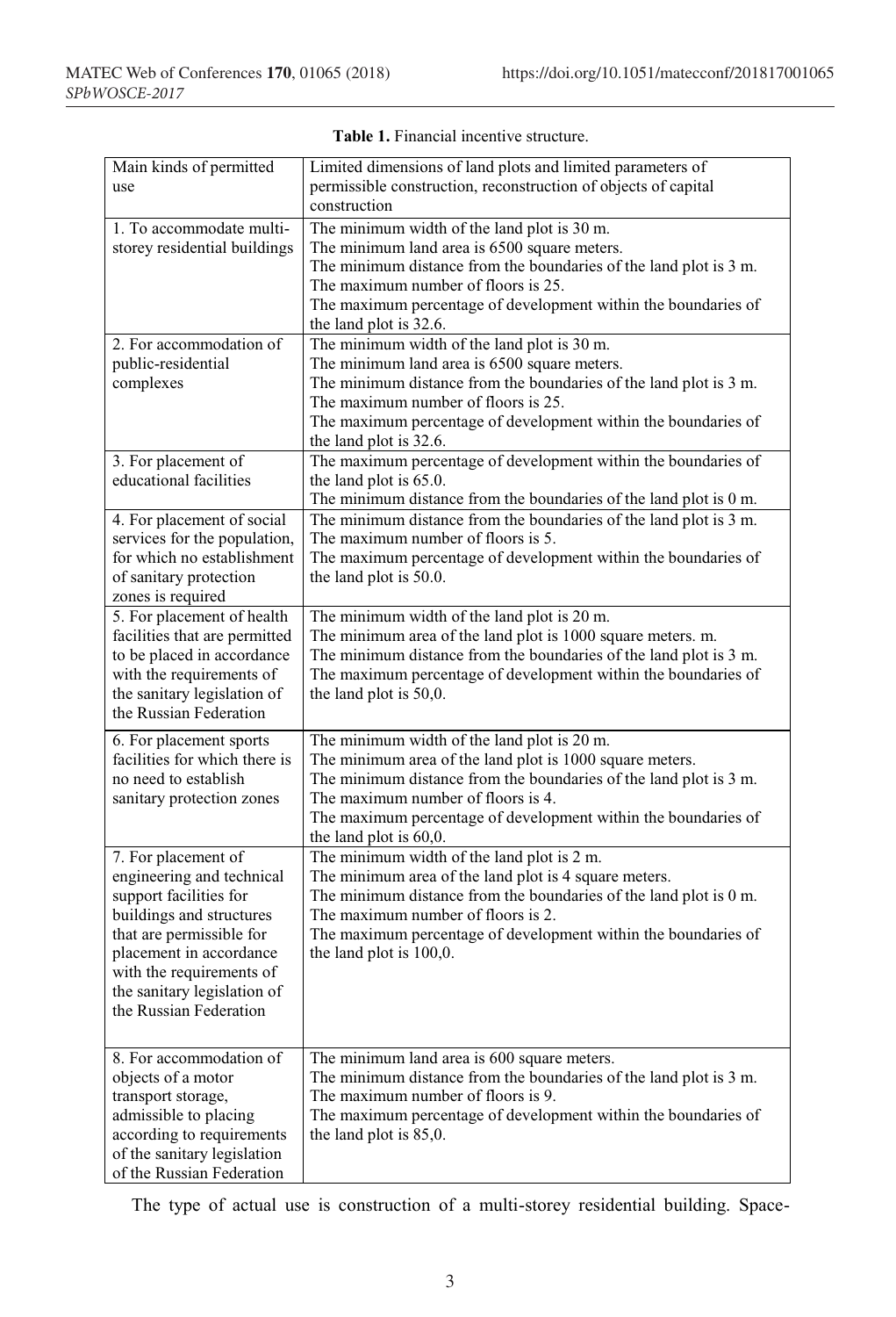planning decisions were made according to the design task and the draft design developed by DAproject Ltd.

# **2 Methods**

Further in the article, the diagrams will be presented in pairs in comparison, where the top drawing will display the point type of development for 4 owners of different territories, and the drawing from below - one owner (or consolidation of the same 4 owners) of one territory, i.e. complex type of development.



**Fig. 2.** Comparison of two concepts for building (above - infill type of development, below - complex type of development).

### **2.1 First, the accommodation of the building**

The town-planning factor is connected with the location of the site in the planning structure of the city (central zone, middle zone, peripheral zone), which determines: the size of the plot (small - from 0.5 ha to 2.5 ha, medium - from 2.5 ha to 5 ha, large - from 5 ha to 15 ha). The site we are considering is 8.5 hectares, which is defined as the large size of the plot. This urban factor is decisive, as it causes all other factors, such as insolation, transport, gardening, economic indicators, comfort and aesthetic parameters in general. As it was said earlier, we take as a basis a comparison of the quarterly type of development and the infill type. The infill type forms a differently dispersed building that introduces randomness into the urban planning scheme. The quarterly type of development provides a single voluminous-spatial composition based on an integrated approach. The main advantage is low-rise buildings, large-scale with the human environment. By the quarterly planning, according to European experience, the optimal height of buildings is 7-9 floors. So it is possible to achieve a population density of 2.5 times more than with the arrangement of the micro district. Of course, it is more profitable for commercial structures to build high-rise buildings. But in the case of a micro district planning between high-rise buildings, it is necessary to provide a sparse space, which reduces the density of settlement.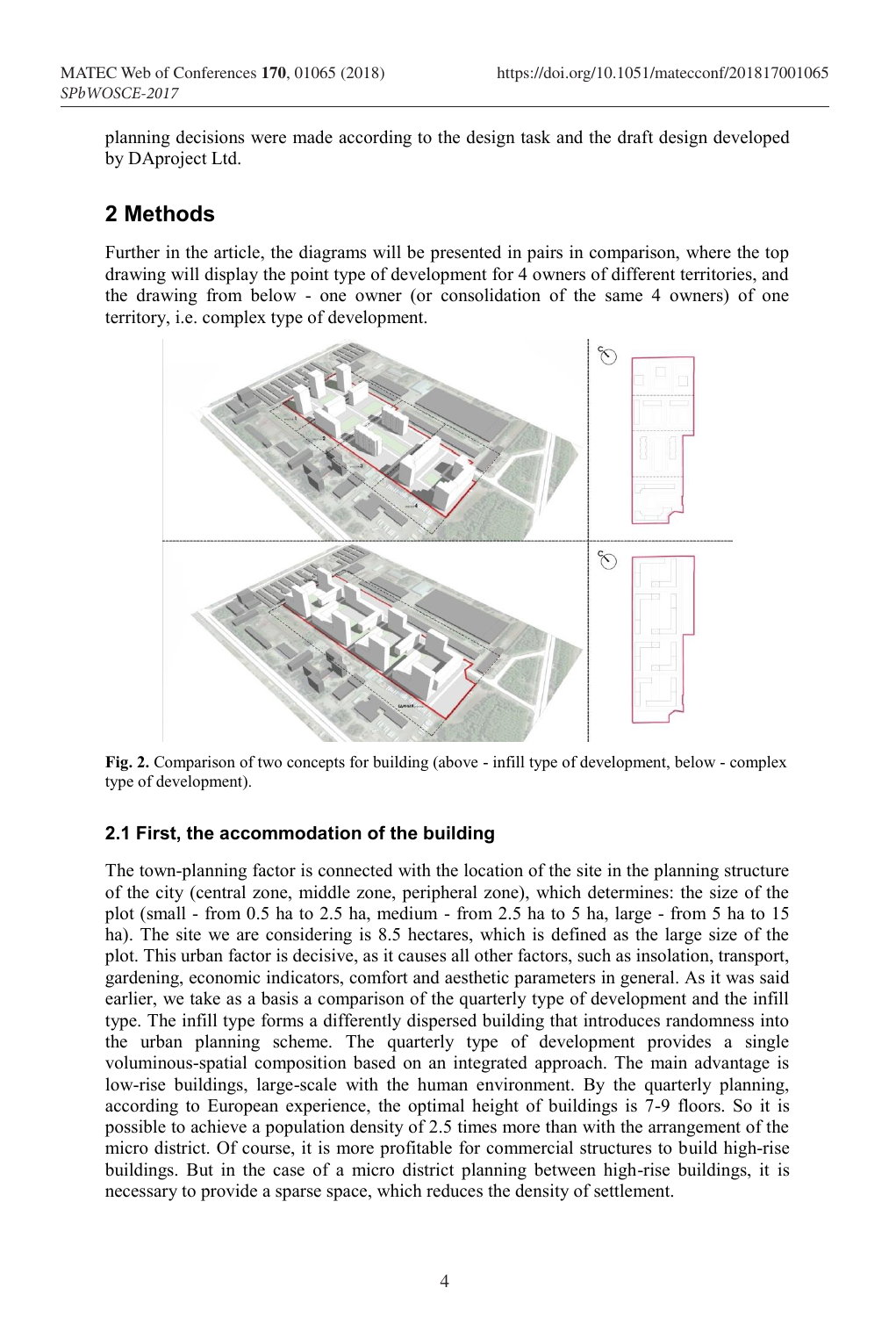

**Fig. 3.** Building location(above - infill type of development, below - complex type of development).

#### **2.2 Secondly, insolation and shading**

The insolation factor is associated with the angle of incidence of the sun's rays, providing insolation of territories and living cells during the day, determining the interval between buildings, the number of storeys and the planimetric character of the building. Calculation of the duration of insolation is carried out in accordance with the requirements established by SanPiN 2.2.1 / 2.1.1.1076-01 "Hygienic requirements for insolation and sun protection of residential and public buildings and territories".

The initial geographical parameters for the city of Tyumen:Расчетные options:

Location: Tyumen, Tyumen Region Geographic latitude: 57 ° 09 's. w. Standardized insolation: Continuous: 2 h

Total intermittent: 2 h 30 min

Compulsory continuous time for intermittent insolation: 1 h

Not taken into account the time (after sunrise and before sunset): 1 h

When designing, architects take into account insolation, which, in case of infill building, obliges to withstand the indentation from chaotically placed buildings. It is necessary to increase the indentation of the building in order to avoid shading, to increase the height of the building (as it is necessary to design more m2), and the solutions for locating the building depend only on the existing context, and not on the composition and aesthetic features.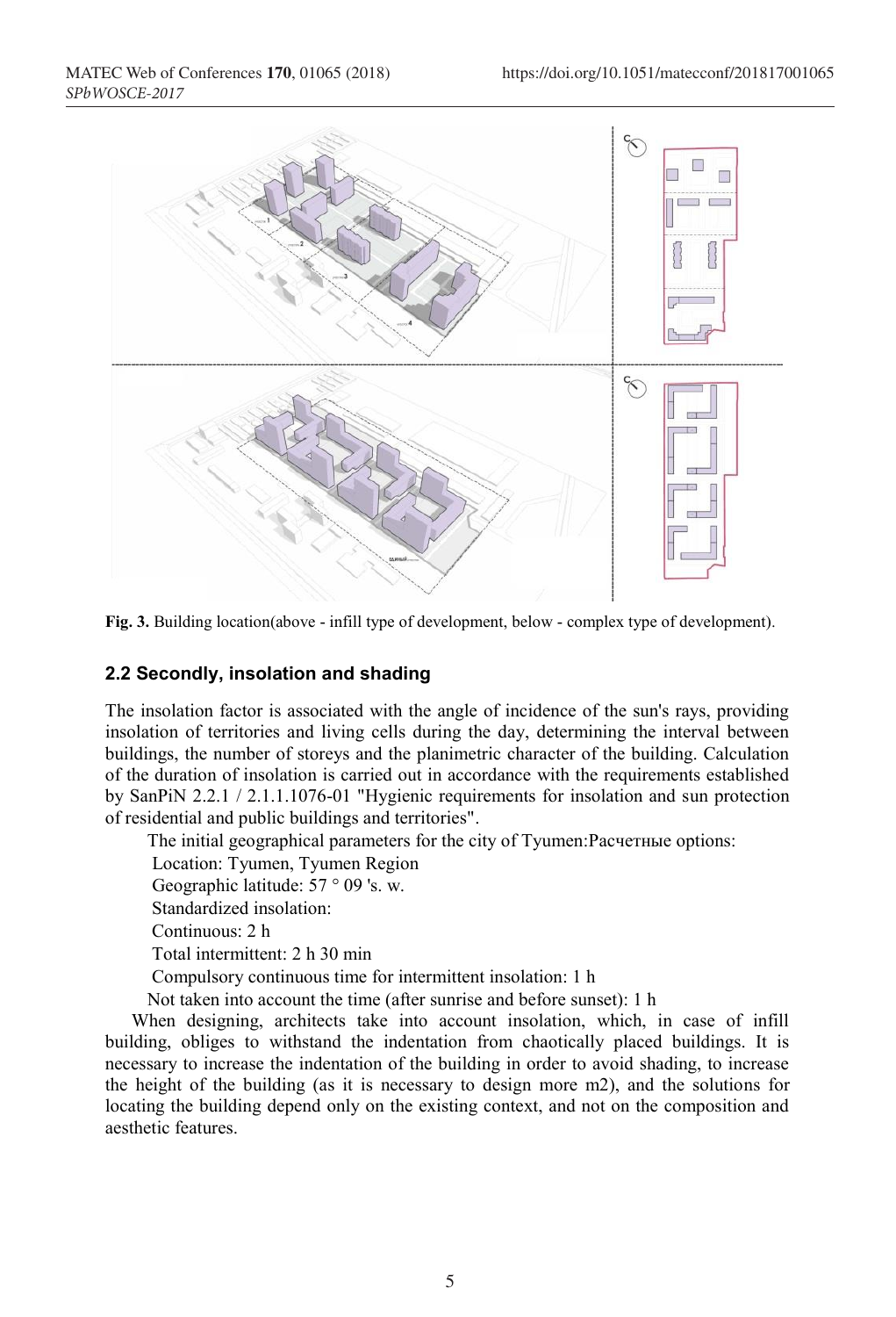

**Fig. 4.** Scheme of insolation and shading (above - a infill type of development, below - a complex type of development).

#### **2.3 Third, the organization of traffic and the placement of parking spaces**

The road network is by quarterly building, as a matter of fact, a small road network that provides through passage. In case of infill development roads are winding and nonsystemic. As practice shows, the arterial roads encircle the building, and the yards become passages. A broken grid of roads contributes to a non-optimal placement of parking spaces. In case of a quarterly type of development, the location of driveways and yards is optimized. The most important advantage is the creation of a yard space without cars inside the block. Such an opportunity is achieved thanks to through access roads, entrances to which are made from the ground level.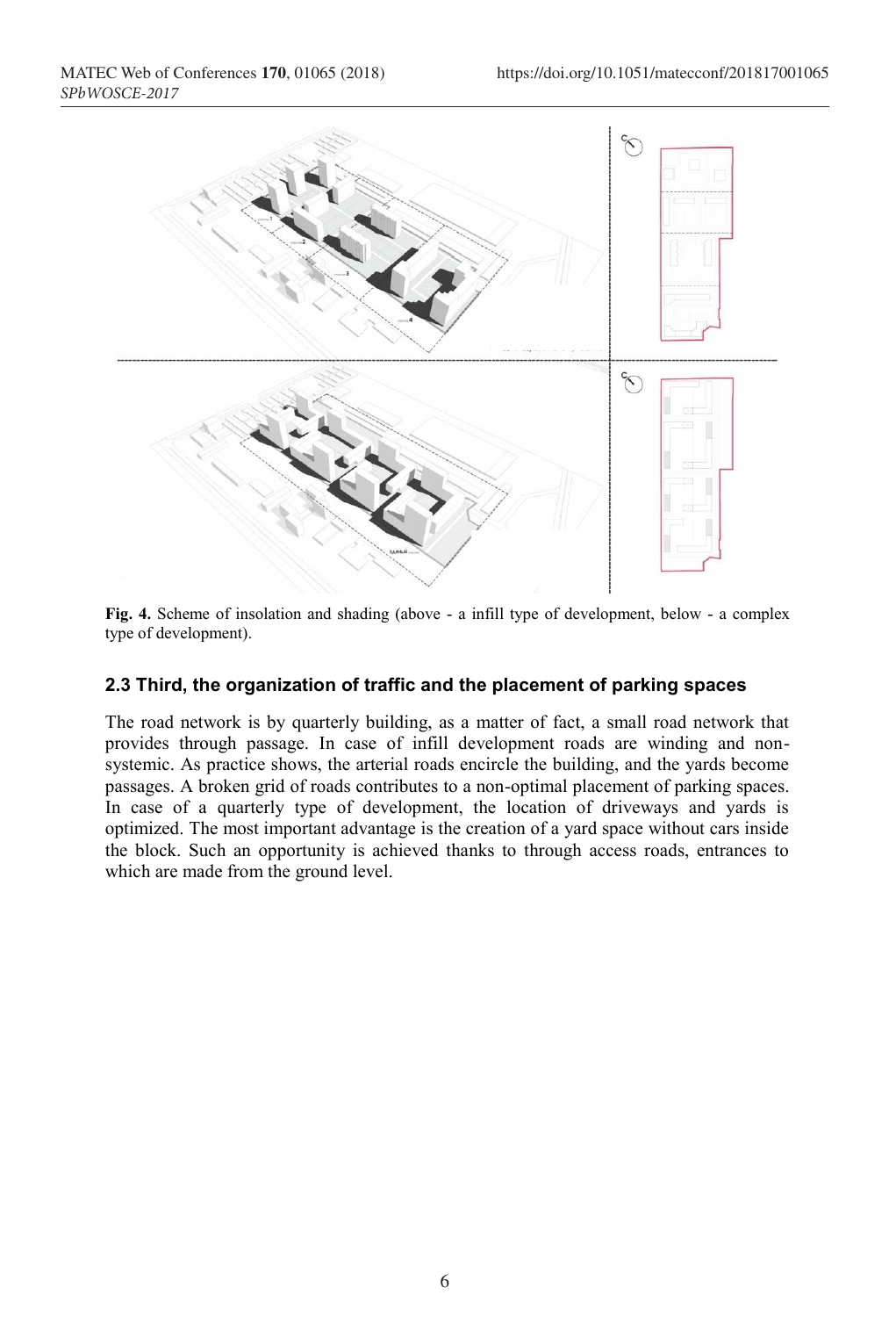

**Fig. 5.** The organization of traffic and the placement of parking spaces. (above - infill type of development, below - complex type of development)

#### **Fourth, the areas of gardening and recreation.**

By quarterly planning, the elements of improvement are concentrated on individual plots of land so that they are accessible to residents of nearby neighborhoods. Such objects do not become part of a particular courtyard, and public spaces (parks, squares) are allocated from residential development. Standardly, commercial and social infrastructure is put on the perimeter of the building, for example, on the first floors of multi-storey houses, where free access is provided to residents of neighborhoods. Entrance to such facilities is equipped from the side of the street, not the courtyard. By the infill construction, such elements are usually chaotically built into residential areas.



**Fig. 6.** Zones of gardening and recreation (above - infill type of development, below - complex type of development)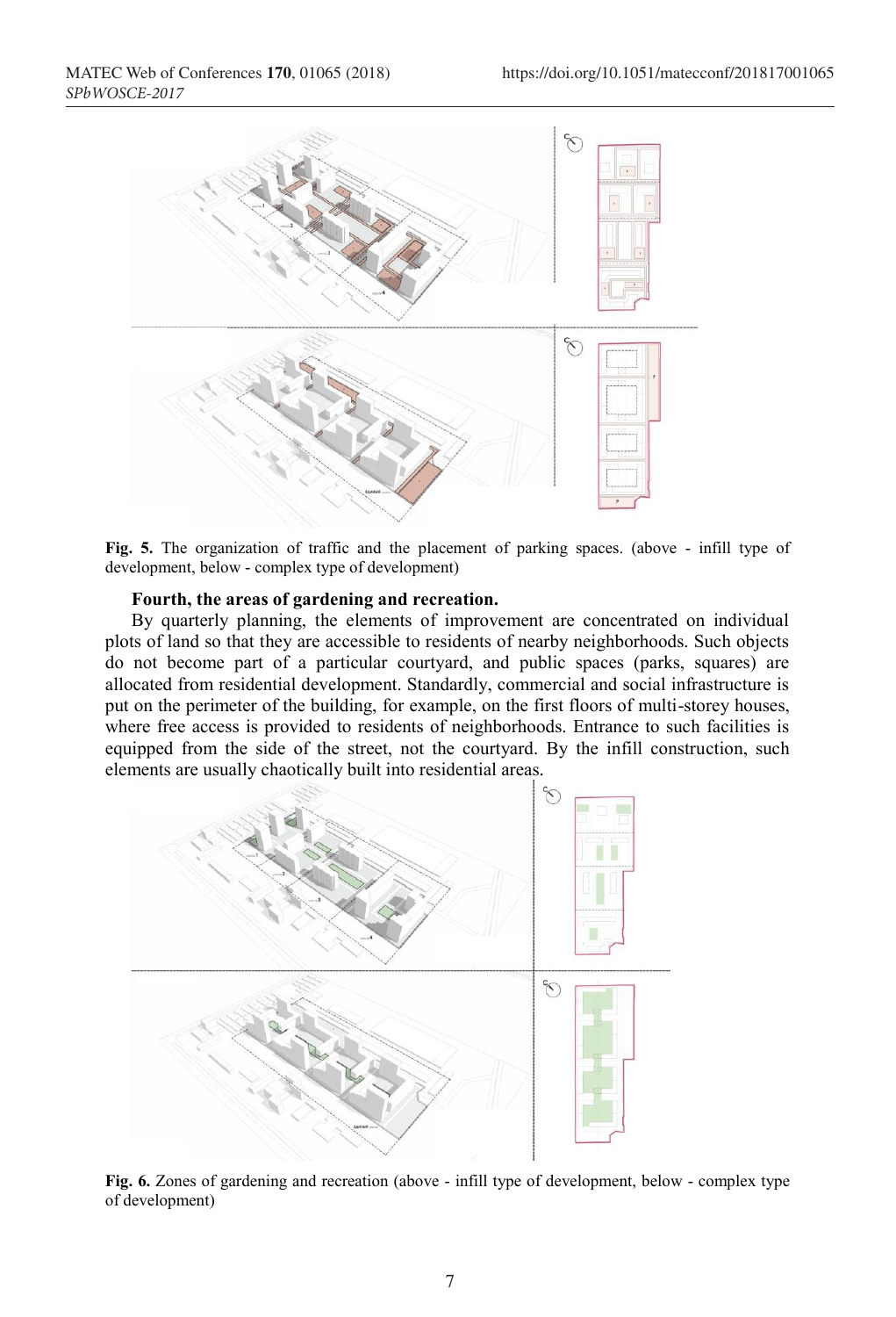#### **Fifth, economic indicators.**

The final figures of the residential area sold by the calculated data of "DAproject" Llc: Territory with a infill type of development - 60650 m2

The territory of the quarter type of development - 71600 m2

The main indicator of the sold area can be multiplied by market value and get average indicators for pricing. From here we get that infill development is not profitable both in terms of implementation and in the volume of the sold area, less comfortable and unaesthetic, which directly affects the price per m2. The complex development has higher investment attractiveness for small businesses, which diversifies the functionality for residents of the district.



**Fig. 7.** Economic indicators (above - infill type of development, below - complex type of development)

### **3 Results**

Summarizing, we can give brief description of the infill and quarterly type of development. So, the infill type of development has followingcharacteristics:

1. Variety of buildings,

- 2. Non-optimal insolation,
- 3. Broken grid of roads,
- 4. Non-optimal placement of parking spaces,
- 5. Chaotic zoning: lack of a common recreational zone.
- The quarter type of development has following characteristics:
- 1. Integrated approach,
- 2. Considered insolation,
- 3. Optimized location of driveways and parking, closed yards,
- 4. Single recreational zone, a clear system of functional zoning,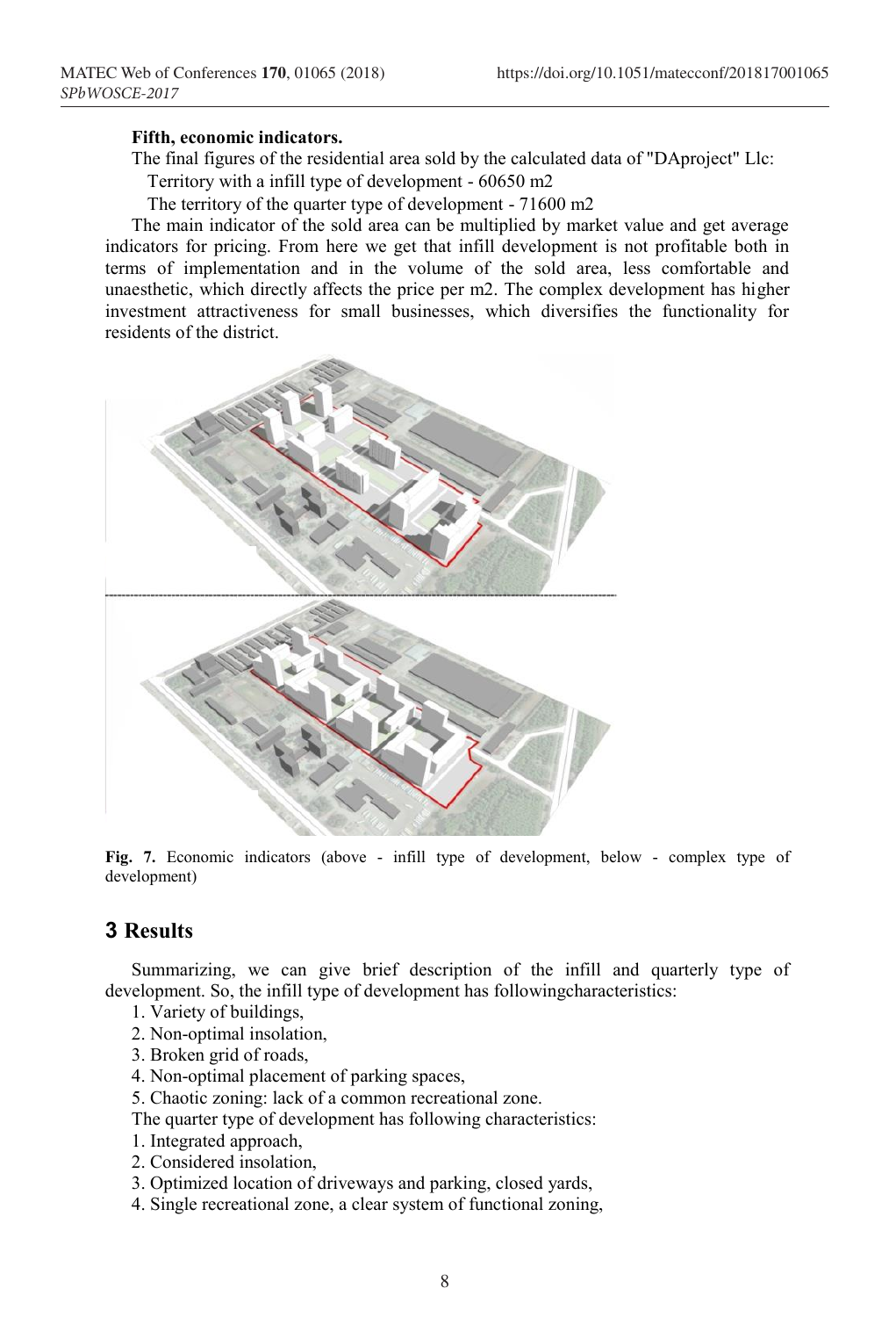5. Large volume of sold living space with the best location.

Next, we will consider the more detailed development of this concept using the example of a neighboring territory, taking into account all the features of quarterly development:



**Fig. 8.** Development of the concept of the quarterly type of building

1. The boundary of the site

2. Residential buildings for the first stages of construction - 90 000 m2

3. Residential development of high comfort for the last stages of construction - 50 000 m2 (50 m / m)

4. Shopping complex - 18 000 m2

5. Parking (3 fl.) For 500 cars

Total land area - 24 hectares

Total living area - 140 000 m2





**Fig. 9.** Development of the concept

# **4 Discussion**

When erecting infill development, first of all, the green territory of the nearest houses to the building site suffers, and throughout the period of construction the residents of the nearest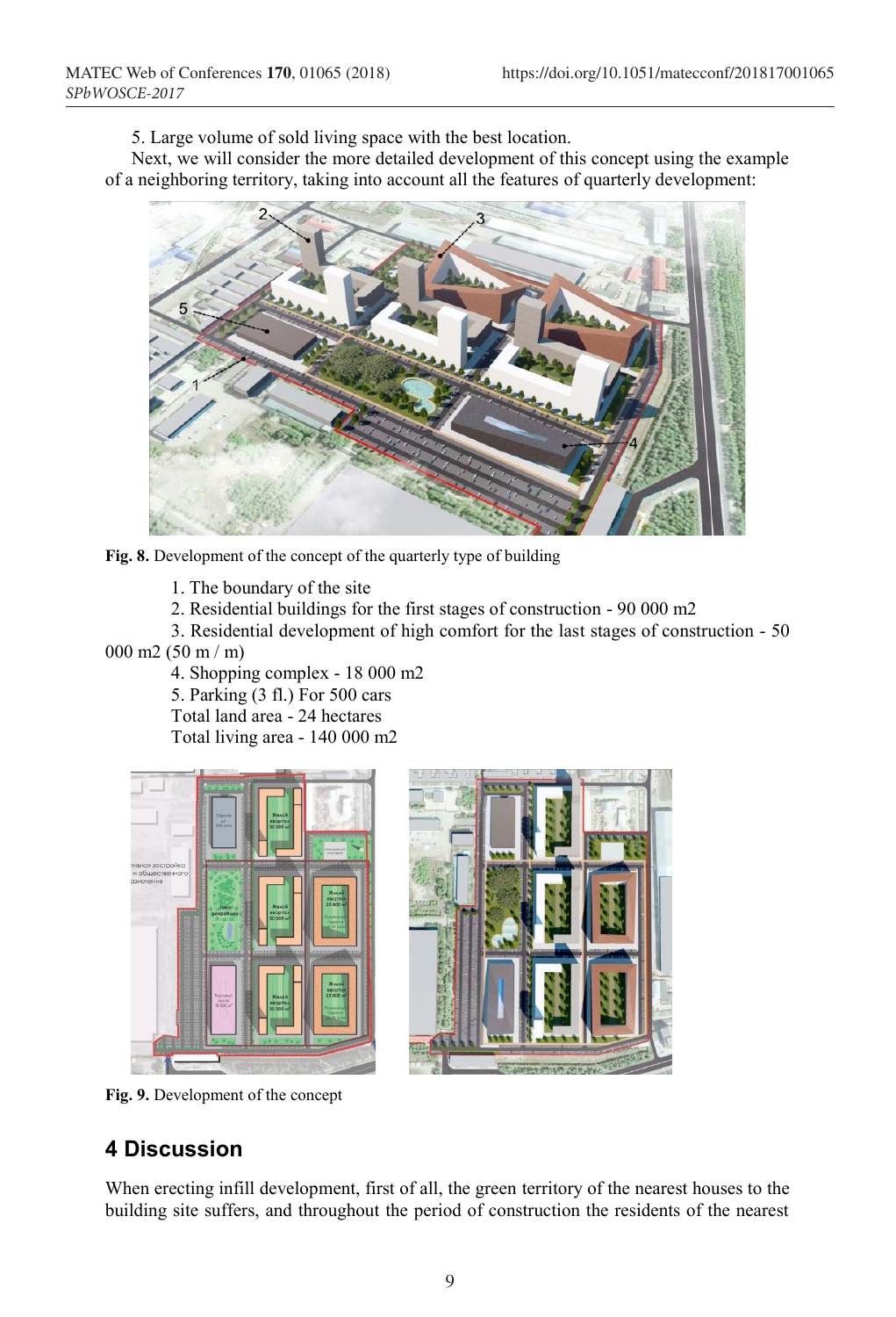houses are in uncomfortable conditions of existence, and sometimes it is even impossible to live there (due to noise of construction equipment, pollution from building materials, etc.) [4]. In many cities, residents are opposed to infill development, expressing their discontent and negative attitude to what is happening. In turn, the administrations of many cities, for fear of mass protests, impose a ban on the erection of such objects. Often, proposals for the implementation of infill development are presented to residents as a blessing for others, and the constructed object is qualified as necessary to improve the overall system of the existing territorial planning, thereby misleading the citizens of many cities. Therefore, the forms of infill development are diverse and provide investors with the opportunity under a plausible pretext to build an object and receive income from it. More often such objects are erected on offers and in interests of citizens, for example, retail trade objects of walking availability, shopping and entertainment centers and restaurant and hotel complexes. For tenants, such construction means a rough intrusion into the habitat with cutting down trees, the constant operation of cargo vehicles under their windows and other deficiencies in the sealing construction. One of the main problems of normative and legal nature is that the precise concept of infill (sealing) building does not occur either in the Town Planning Code of the Russian Federation or in other normative documents. In addition, the decision of this important issue is further complicated by the absence of any regulatory framework that could regulate the placement of new facilities in the built-up area. Different types of SNIPs and GOSTs establish only certain norms according to which the maximum permissible distance from the red line and from already existing residential and non-residential objects is determined, but in fact this does not solve the problems of infill construction [2]. It is necessary to pay attention to the fact that the Housing Code of the Russian Federation [5] can partially regulate the situation with spot construction. According to paragraph 1 of Art. 36 of the Housing Codeof Russian Federation, "in an apartment building, the owners of premises on the right of common share ownership own the land on which the house is located, with elements of landscaping and improvement. The boundaries and the size of the land plot on which the apartment house is located are determined in accordance with the requirements of land legislation and legislation on urban development. The land plot on which the apartment building is located may be encumbered with the right of limited use by other persons. The encumbrance of a land plot with the right of restricted use by other persons is established by agreement between the person claiming such encumbrance of the land plot and the owners of the premises in the apartment building. Disputes about the establishment of encumbrance of a land plot with the right of limited use are resolved in a judicial procedure." However, as practice shows, most often the plots adjacent to residential houses are not registered in the common ownership of homeowners, since this increases their tax liabilities [6]. This situation is often used by investors and developers who plan to erect objects of spot development: if the boundaries of the land plot are not indicated in the cadastral registration system, then, if necessary, the court decision can accelerate the procedure of surveying with neighboring houses, which leads to an additional problem of corruption of the executive bodies. On the basis of the foregoing, it can be concluded that infill development is inherently contrary to the idea of creating favorable living conditions for citizens and maintaining an ecologically normal habitat [7-24].

# **5 Conclusions**

Thus, using the example of two types of development, we determined that the infill development is irrelevant, and it requires solving this problem. In this article, the developed concept for solving this problem was presented in the form of an alternative variant for planning future territories. But at the same time, external and internal factors should be taken into account.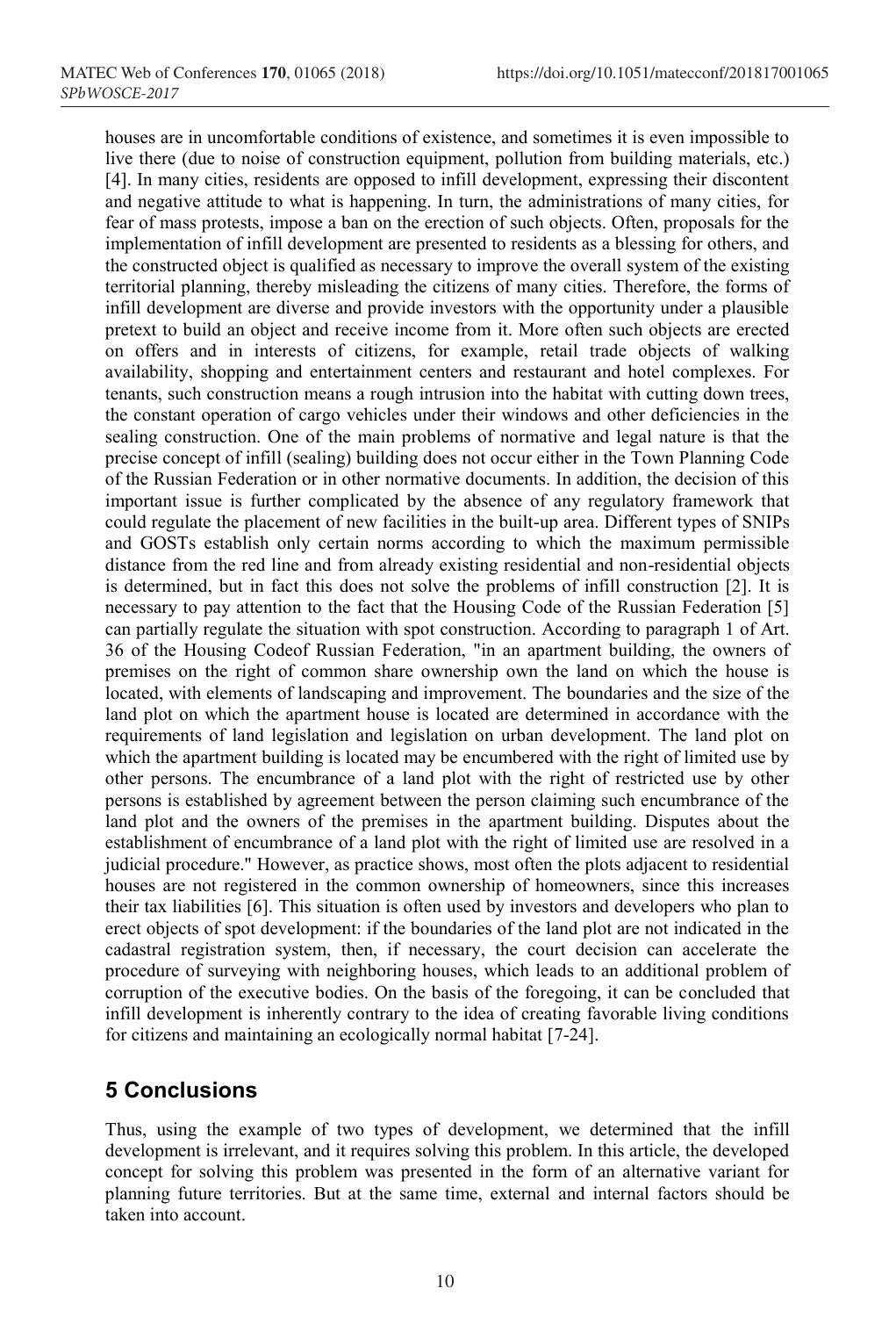External factors: insolation, urban planning and technical and economic.

Internal factors: based on the methodology of expert assessments, a set of theoretical and empirical data in the field of interconnection and interaction of spatial characteristics of the residential environment and man are classified according to three basic aspects of perception: socio-psychological; visual; behavioral.

The socio-psychological aspect is related to the genetic aspect of perception (the theory of constructive perception - the perception of the visible medium is affected by stimulus energy and prior knowledge); gestalt-perception - a holistic perception of space in the "figure-background" system; human needs - security, socio-territorial relations, aesthetic needs.

The visual aspect is connected with the binocular mechanism of visual perception and comfortable zones of visibility (horizontal -  $60^\circ$ , vertical -  $27^\circ$ ) when perceiving the visible medium.

The behavioral aspect is related to the forms of human behavior (communication, movement, action, stay); the geometry of socio-territorial links (the microcosm of communication  $\rightarrow$  R = 10 m).

It should be noted that the results obtained in this paper can serve as a basis for developing a more efficient, thoughtful and comfortable space of the city. Quarterly development instead of a infill settlement is a justified solution to the urban development problem of the territories of the cities of the Tyumen region.

## **References**

- 1. V. Lezier, M. Gusarova, A. Kopytova, IOP Conference Series: Earth and Environmental Science, **90 (1)**, 012034 (2017) DOI: 10.1088/1755-1315/90/1/012034
- 2. A. Minnullina, R. Abdrazakov, IOP Conference Series: Earth and Environmental Science, **90 (1)**, 012089 (2017) DOI: 10.1088/1755-1315/90/1/012089
- 3. А. Kopytova, Procedia Engineering **165**, 1132 (2016) DOI: 10.1016/j.proeng.2016.11.830
- 4. Rudy L.Yu., Tropnikova TA, Klyuyeva IS Transformation of the Housing System of the Russian Federation: Some Results // We continue the traditions of Russian statistics: Proceedings of the I Open Russian Statistical Congress. - 2015. - P. 471- 472.
- 5. The Housing Code of the Russian Federation No. 188-FZ of December 29, 2004 (as amended on 06/07/2016) [Electronic resource]: http://www.consultant.ru/document 6. Ovsyannikova T. Yu., Nikolaenko M. N Assessment of the quality of the urban environment in urban areas: interregional comparisons / / World of Economics and Management. - 2015. - T. 15. - No. 2. - P. 120-131.
- 6. Cherepanov KA Problems of choosing optimal building parameters depending on the social, economic and ecological properties of the urban environment // Young Scientist. - 2014. - №2. - P. 216-232. - URL https://moluch.ru/archive/61/9036/
- 7. A. Kopytova, MATEC Web of Conferences, **106**, 08056 (2017) DOI: 10.1051/matecconf/201710608056
- 8. N. Zotkina, S. Bardasov, M. Gusarova, A. Kopytova, MATEC Web of Conferences, **106**, 08050 (2017) DOI: 10.1051/matecconf/201710608050
- 9. K. Pykhtin, T. Simankina, V. Sharmanov, A. Kopytova, IOP Conference Series: Earth and Environmental Science, **90 (1)**, 012065 (2017) DOI: 10.1088/1755- 1315/90/1/012065